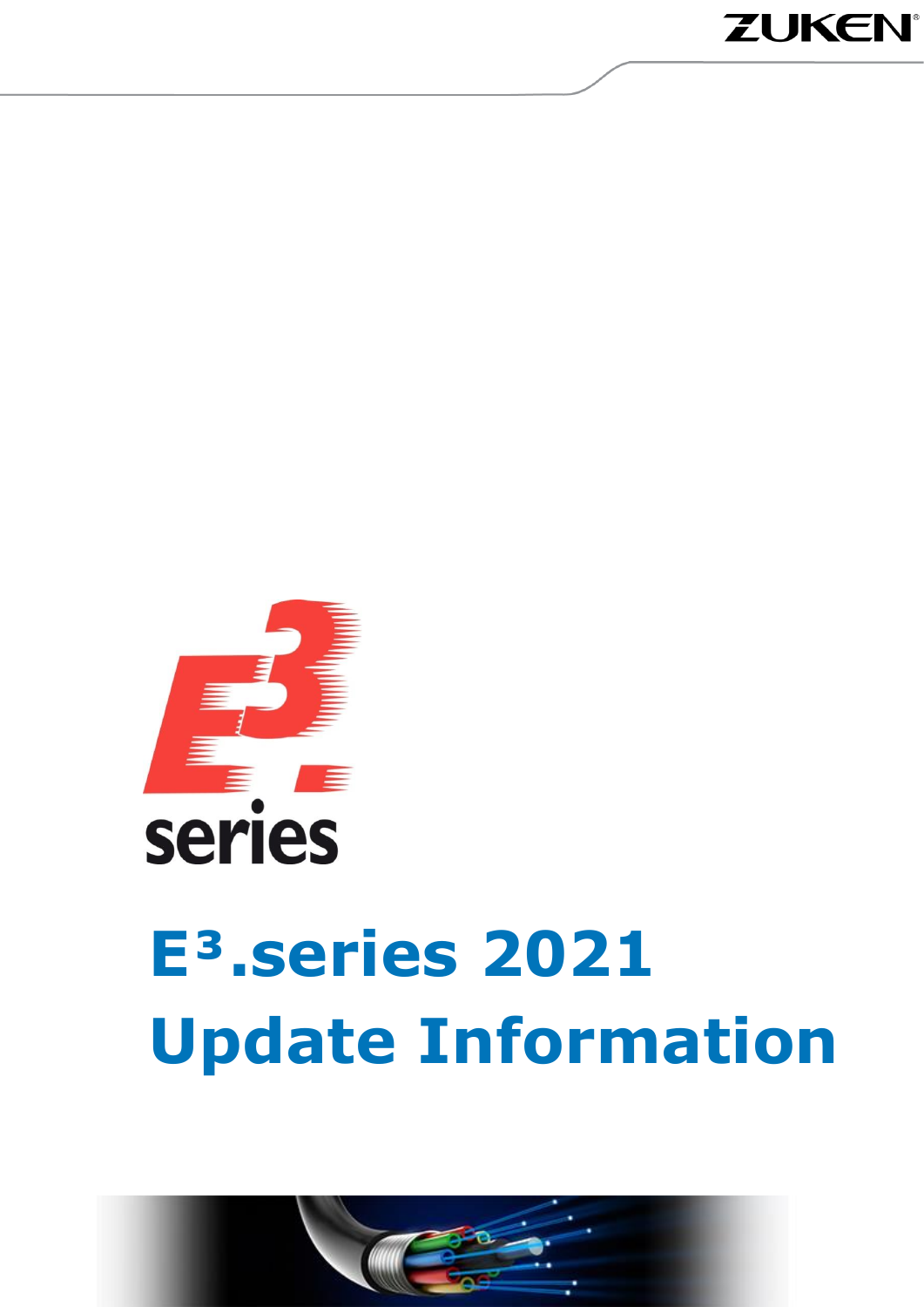

### **Technical Inquiries**

Please ask the responsible contact person in our support department. E-mail: e3-support@de.zuken.com

#### **Note:**

Zuken is not responsible for any errors, which may appear in this documentation. Liability, due to direct and indirect losses resulting from the delivery or use of this documentation, is excluded to the extent permitted by law. This documentation contains copyrighted information. All rights, especially those pertaining to the duplication and distribution as well as the translation, are reserved. This documentation, whether wholly or in part, may not be reproduced in any form (photocopy, microfilm, etc.), or processed, duplicated or distributed using an electronic system without Zuken's prior written consent.

#### **Contact**

Zuken E3 GmbH Laemmerweg 55 D-89079 Ulm/Einsingen

Phone : +49 7305 9309-0 Fax:+49 7305 9309-99 Web: http://www.zuken.com E-mail: e3-info@de.zuken.com

© Copyright 2021, Zuken E3 GmbH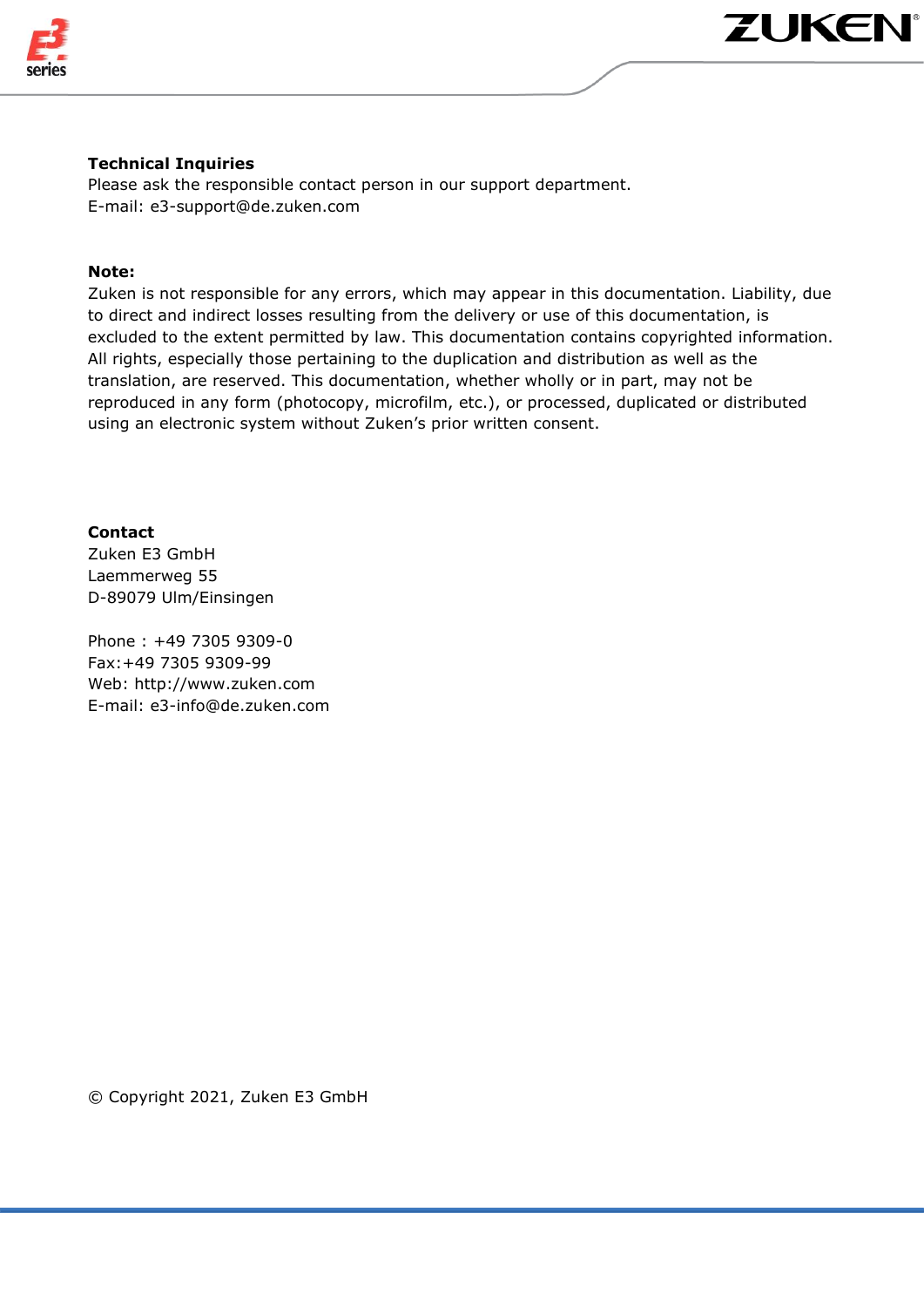

## **E³.series 2021 – Update Information**

## **Installation**

Before installing, we recommend you make a backup of your current installation (at least of the data and the databases).

The installation of E<sup>3</sup>.series 2021 is started using SETUP FXF

You can decide if you want to install the 32bit or 64bit version of E3.series if working with Windows 64bit. Please do not install both versions on the same computer in parallel and read the "Access\_Driver.pdf" file in the DVD main directory.

The Version can be installed in addition to any existing E<sup>3</sup>.series versions. The default directory is:

- 32bit: \Program Files (x86)\Zuken\E3.series\_2021
- 64bit: \Program Files\Zuken\E3.series\_2021

Therefore, this version can also be used alongside existing versions of E<sup>3</sup>.series.

Example databases, example projects and files which can be changed are installed in the standard directory "C:\Users\Public\Documents\Zuken\E3.series\_2021" which can be changed during the installation.

## **Using Existing Workspaces**

If you update from version 2019 or earlier to version 2021, adjustments in the working environment (arrangement of windows, structure of toolbars, added own programs, hiding of commands, assignment of keys to commands, ...) cannot be taken over from one of these versions due to the changed software component for the user interface.

These assignments must be created again (manually) and then saved in the working environment.

If an update from the version 2020 takes place, the working environment can be taken over as usual.

However, a new command that can be used to show a window with the dependencies of the database objects will then not be displayed.

This command can be added either by resetting the menu commands (but then adjustments in the menus are undone),

| Commands Toolbars<br><b>Application Frame Menus:</b>                |      | Keyboard Menu |  | Add-ons                                                                                                                    | Application Look | Options |
|---------------------------------------------------------------------|------|---------------|--|----------------------------------------------------------------------------------------------------------------------------|------------------|---------|
|                                                                     |      |               |  |                                                                                                                            |                  |         |
|                                                                     |      |               |  | Context Menus:                                                                                                             |                  |         |
| Show Menus for:<br>Default Menu                                     |      |               |  | Select context menu:                                                                                                       |                  |         |
| Reset                                                               |      |               |  | Reset                                                                                                                      |                  |         |
| Default application menu.<br>Appears when no documents<br>are open. |      |               |  | Hint: select the context menu.<br>change the page to<br>"Commands" and drag the<br>toolbar buttons into the menu<br>window |                  |         |
| Menu animations:<br>√Menu shadows                                   | Fade |               |  |                                                                                                                            |                  |         |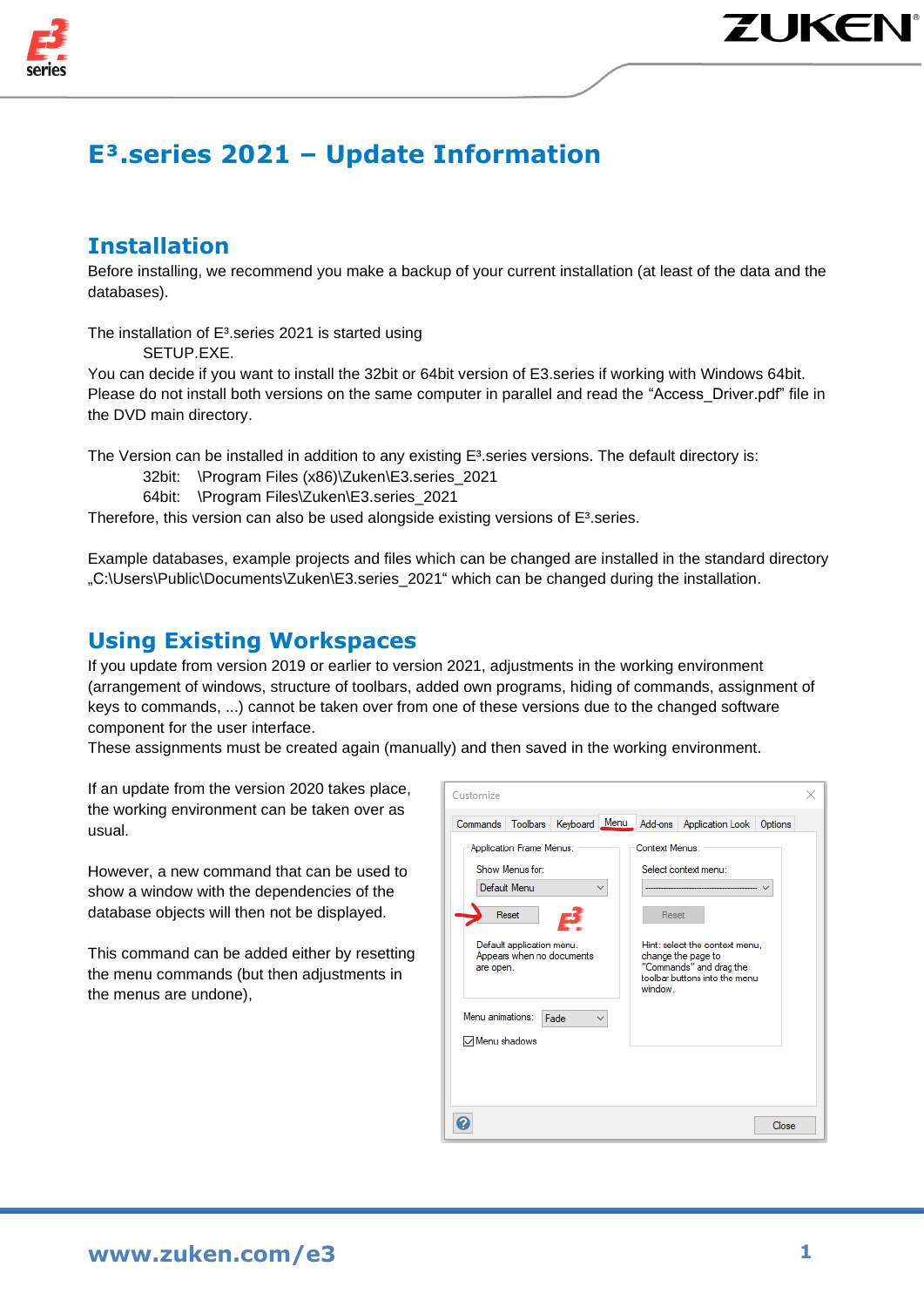

or the command can be dragged manually from the "Removed from Menu" category to the desired location in the menu.



**ZUKEN®** 

## **Databases**

With this version, a new default database has been installed. Existing databases are not overwritten. The new database contains new components and symbols.

## **Using an Existing Component/Symbol Database**

Databases of E<sup>3</sup>.series version 2020 have the same database structure as those of version 2021. Thus, existing databases will not be converted if they already exist in version 2020.

However, if the database is in version 2019 or earlier, they will be converted.

Due to enhancements to the database, if an existing component database is configured for use with E³.series Version 2021, it is converted upon first opening. Therefore, the converted database can **no** longer be used with older E<sup>3</sup>.series versions.

For all users to be able to access the new tables, this conversion should be run with the user 'sa' (valid for an SQL database) or 'system' (valid for ORACLE).

## **SingleUser Projects**

Existing projects are automatically converted when opening with the new version. As long as the file has not been saved using the new version, it can still be opened with an older version. Only after saving a project with E<sup>3</sup>. series Version 2021 can a project no longer be opened using an earlier version.

## **Additional Tools**

In the directory \TOOLS on the DVD you can find a lot of updated and new tools around E<sup>3</sup>.series which offer additional and helpful functionality.

These programs have to be installed separately. The existing program will be updated automatically if the program had been installed already. The programs are working with older E³.series versions and with version 2021 in parallel.

The directory of the tools contains the SETUP program and the documentation of the additional tool. The tool can be easily integrated into the  $E<sup>3</sup>$  series user interface after the installation by using the script

"...BuildToolsMenu.vbs" in the sub-folder "Scripts"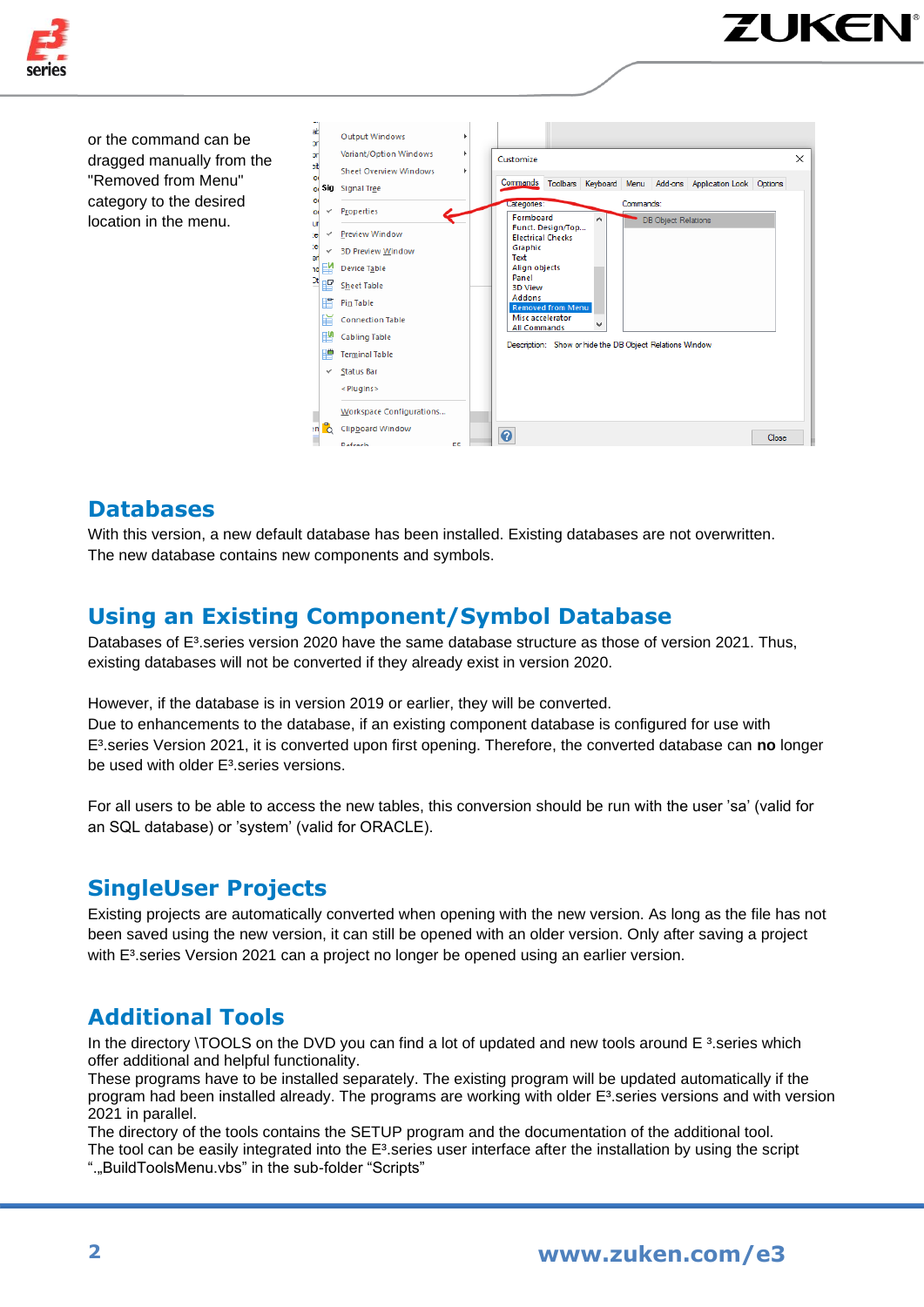

## **Multi-User Installation**

Independent of using the SETUP.EXE for the installation you have to install the MultiUser Server and MultiUser Admin-Tool separately.

For MultiUser environment please use the files in the directory '\Mu\_Setup' of the installation media.

Existing Version 2014 to 2020 multi-user projects can be opened with Version 2021. They are converted directly upon opening, which may take some time and can no longer be opened with Version 2014 to 2020.

That's why we recommend installing Version 2021 multi-user projects in parallel to the existing version, so that it's also possible to still access these project with E<sup>3</sup>.series Version 2014 to 2020. To transfer drawings to Version 2021, the projects must be saved as SingleUser with their original version and then opened in the MultiUser environment with Version 2021.

To be able to use the multi-user databases in parallel, a new SQL Server Process must be created for the Microsoft SQL-Server and a new database schema for ORACLE. The E3 Server Process must then access the new database or the new database schema.

#### **ORACLE:**

When setting up the E3-MU Server, a new name must be specified for the Database user.

Thus a new database schema is created and both E<sup>3</sup>. series versions can work simultaneously in the multiuser environment.

| E <sup>2</sup> . E <sup>3</sup> . enterprise Setup |                                                                         |
|----------------------------------------------------|-------------------------------------------------------------------------|
| <b>Database Owner</b>                              | Select the database user who will be the owner of all database objects. |
| C Service account                                  |                                                                         |
| n<br>Database account:                             | E3MUDB_2021                                                             |
| Password:                                          | <b>SORGERORS</b>                                                        |
|                                                    | $<$ Back<br>Cancel<br>$Next$ ><br>Help                                  |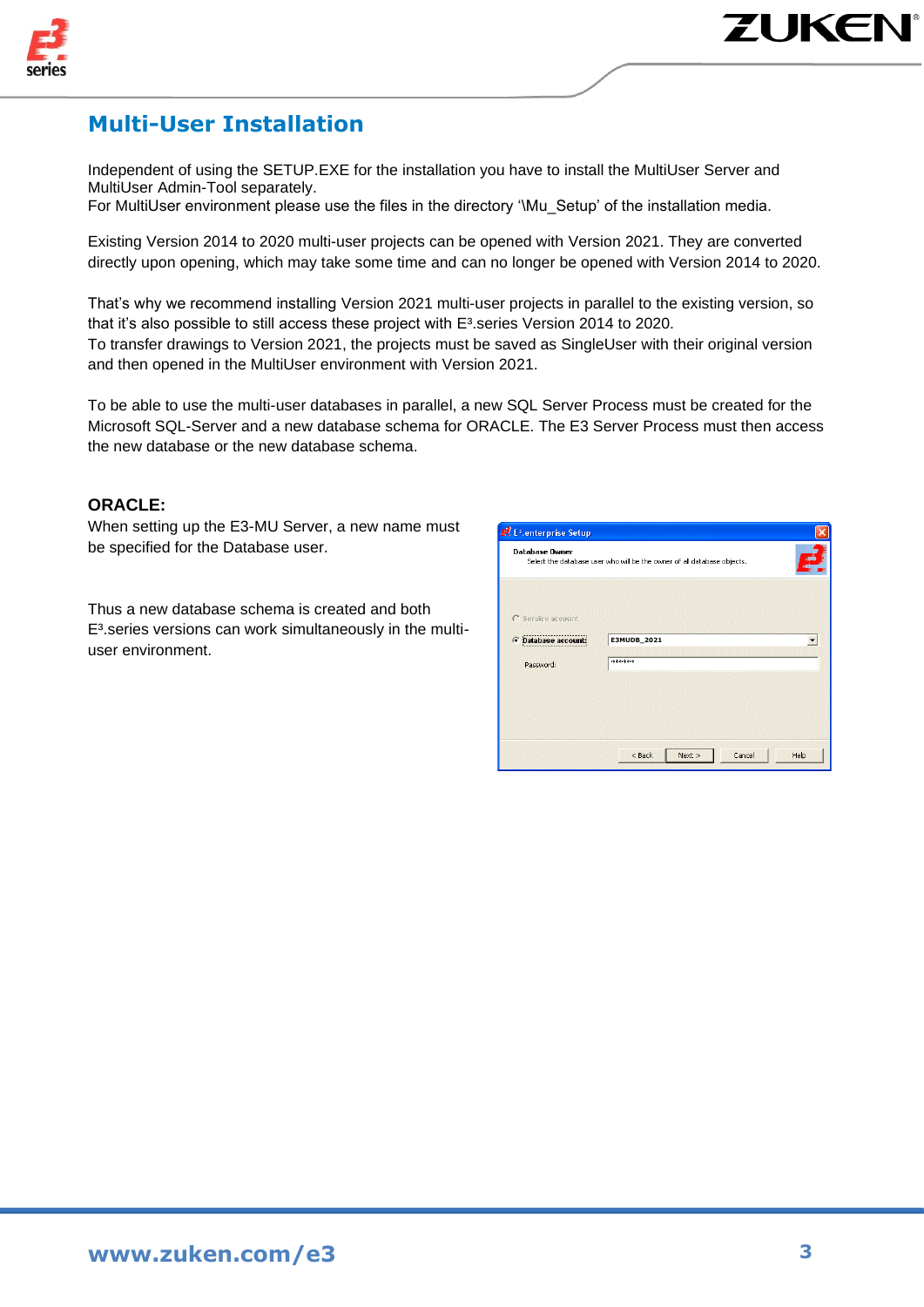

#### **Microsoft-SQL-Server:**

First, a new instance of the SQL Server processes must be installed.

Enter a new instance name, which must be used with the set up installation of the E3-MU Server.



**ZUKEN** 

The rest of the installation takes place as described in the Installation description.

## **Some information about software security in version E³.series 2021.**

We want to give you some important information about a new capability in the E<sup>3</sup>.series 2012 to 2021 release, CodeArmor. As you know, there is an increased effort across all software industries to prevent software piracy. CodeArmor has been implemented to help you manage your license compliance and to inhibit piracy of our software.

As implemented in E<sup>3</sup>. Series, CodeArmor only invokes when an executable is modified or when the license software has been cracked. When such a case is detected, a small amount of data is sent to a secure server (located in the United Kingdom) to which only a limited number of authorized Zuken employees have access. The data sent consists of license code, internal version, email domain, MAC address, and DHCP IP address. Be assured that no personal information or company intellectual property is detected or transmitted.

The data is kept secure and private. In the unlikely event that you appear in the report, Zuken will discretely contact you to inform you of the licensing violation and work with you to resolve the situation.

For software running legally, this feature is never invoked and no data is sent at any time.

At this time, CodeArmor is only implemented in E<sup>3</sup>. Series 2012 to 2021. We are considering implementation in other Zuken products in the future and will notify you when further developments occur.